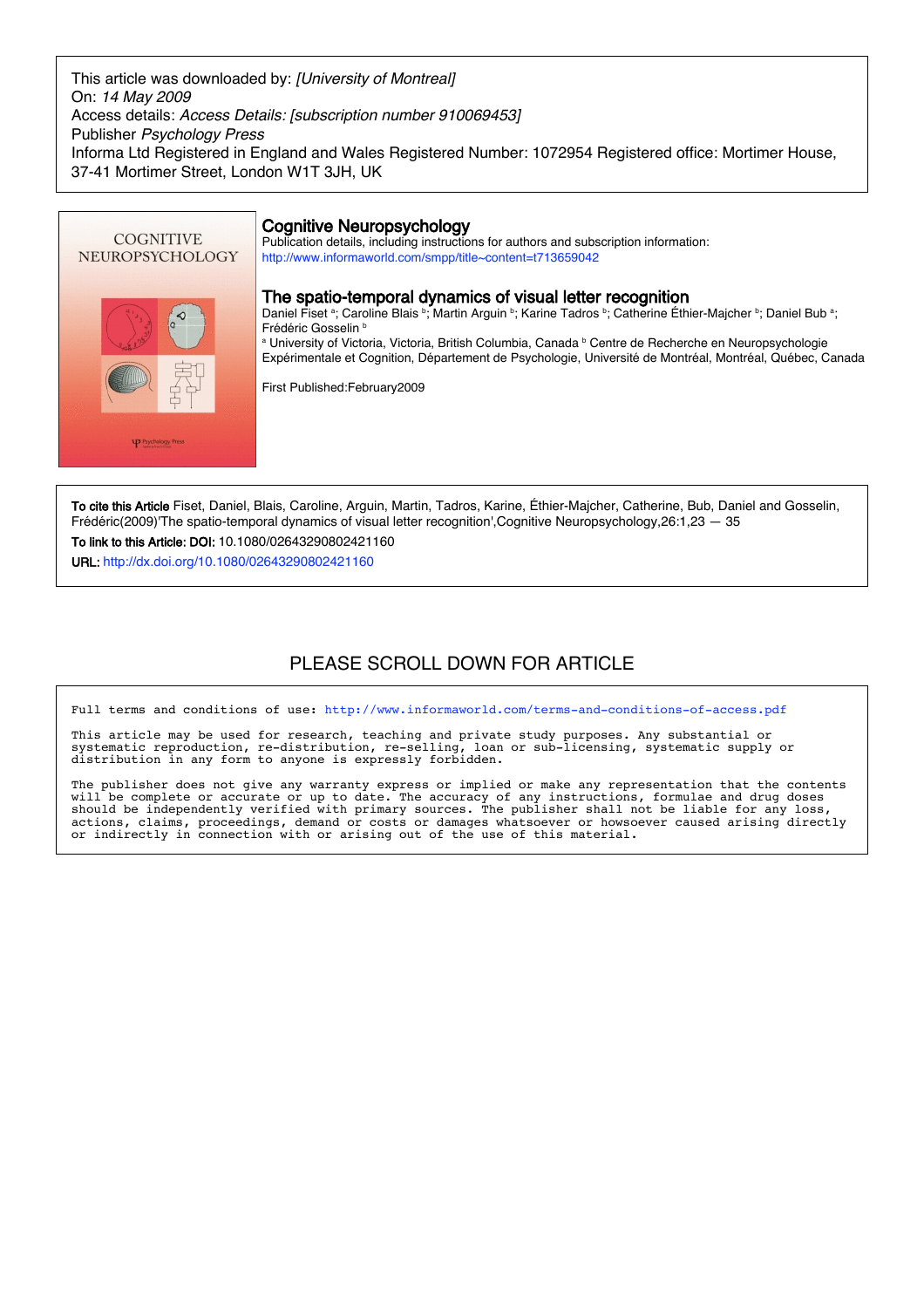# The spatio-temporal dynamics of visual letter recognition

Daniel Fiset

University of Victoria, Victoria, British Columbia, Canada

Caroline Blais, Martin Arguin, Karine Tadros, and Catherine Ethier-Majcher

Centre de Recherche en Neuropsychologie Expérimentale et Cognition, Département de Psychologie, Université de Montréal, Montréal, Québec, Canada

#### Daniel Bub

University of Victoria, Victoria, British Columbia, Canada

#### Frédéric Gosselin

Centre de Recherche en Neuropsychologie Expérimentale et Cognition, Département de Psychologie, Université de Montréal, Montréal, Québec, Canada

We applied the *Bubbles* technique to reveal directly the spatio-temporal features of uppercase Arial letter identification. We asked four normal readers to each identify 26,000 letters that were randomly sampled in space and time; afterwards, we performed multiple linear regressions on the participant's response accuracy and the space – time samples. We contend that each cluster of connected significant regression coefficients is a letter feature. To bridge the gap between the letter identification literature and this experiment, we also determined the relative importance of the features proposed in the letter identification literature. Results show clear modulations of the relative importance of the letter features of some letters across time, demonstrating that letter features are not always extracted simultaneously at constant speeds. Furthermore, of all the feature classes proposed in the literature, line terminations and horizontals appear to be the two most important for letter identification.

Keywords: Letter recognition; Letter features; Temporal processing; Classification images; Bubbles.

Most textbooks in cognitive psychology use alphabetic characters identification as a starting point in understanding the visual and cognitive mechanisms involved in visual object recognition (e.g., Lindsay & Norman, 1977; Matlin, 2005; Medin, Ross, & Markman, 2005; Neisser, 1967). As a microcosm, letters have many advantages over other more ecologically oriented categories

Correspondence should be addressed to Martin Arguin or Frédéric Gosselin, Département de psychologie, Université de Montréal, C.P. 6128, Succ. Centre-ville, Montréal, QC, H3C 3J7, Canada (E-mail: martin.arguin@umontreal.ca or frederic.gosselin@umontreal.ca).

We thank those who took part in this study. This research was supported by a grant from the Canadian Institute of Health Research (CIHR) to Martin Arguin, Frédéric Gosselin, and Daniel Bub; by grants from the Natural Sciences and Engineering Research Council of Canada (NSERC) to Martin Arguin and to Frédéric Gosselin; by a scholarship from the James S. McDonnell Foundation (Perceptual Expertise Network) and by a postdoctoral scholarship from the Fonds Québécois de Recherche en Nature et Technologies (FQRNT) to Daniel Fiset; and by a FQRNT graduate scholarship to Caroline Blais and to Karine Tadros.

 $\circledcirc$  2008 Psychology Press, an imprint of the Taylor & Francis Group, an Informa business  $23$ http://www.psypress.com/cogneuropsychology DOI:10.1080/02643290802421160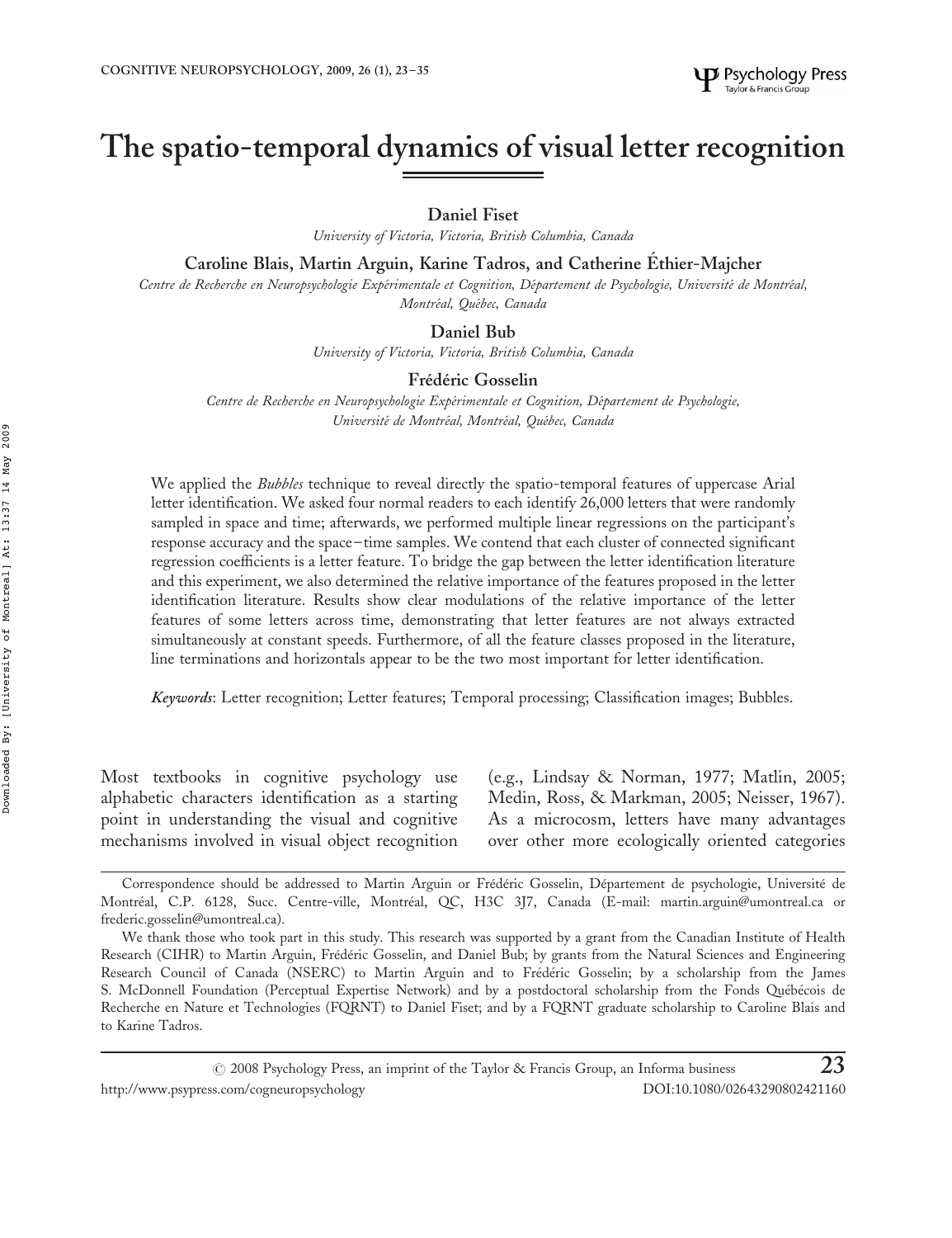of visual objects (e.g., animals, houses, faces, etc.). They were designed as a limited set of objects composed of a limited assortment of traits, with the means to meet specific communication needs (i.e., reading and writing). These traits have relatively simple shapes and are typically displayed using two tones. For example, the uppercase letter "A" in the Arial font is composed of two slanted lines inclined at about 60 degrees that are joined at their superior extremity and that are connected by a horizontal line that touches both slants approximately in their centres. Of course, the trait description of the uppercase "A" may vary slightly across fonts but it remains sufficiently robust that the letter remains recognizable despite these small variations. Furthermore, letter identification as the starting point of word recognition and reading (Pelli, Farell, & Moore, 2003) has strong real-life relevance since a large proportion of our modern life activities involve this function. As the above illustration suggests, it is relatively easy to enumerate the letter traits necessary to describe each of the 26 uppercase letters of the alphabet in predefined fonts (e.g., Arial). Whether such traits are used by humans for letter identification, however, remains uncertain.

Seeking to identify a psychologically valid set of letter features (e.g., E. J. Gibson, 1969; Rumelhart & Siple, 1974), researchers in cognitive sciences have privileged the use of data from confusion matrices (Boles & Clifford, 1989; Bouma, 1971; Briggs & Hocevar, 1975; Gervais, Harvey, & Roberts, 1984; Geyer, 1977; Gilmore, Hersh, Caramazza, & Griffin, 1979; Loomis, 1982; Townsend, 1971; Van Der Heijden, Malhas, & Van Den Roovaart, 1984). A confusion matrix is constructed by measuring the human participant's ability to distinguish single letters in very demanding or special conditions so that errors frequently occur—typically as often as on 50% of trials. For example, some researchers examined the performance of children who had not yet integrated the exact visual form of letters (E. J. Gibson, Gibson, Pick, & Osser, 1962); others studied the performance of skilled readers when identifying letters presented for a brief duration (Townsend, 1971) or with extremely low contrast (Geyer,

1977). In these confusion matrices, errors in letter discrimination are thought to be helpful in defining the traits necessary for distinguishing letters from one another. Hence, it is commonly assumed that the frequent confusion between the uppercase "E" and "F" in these specific conditions validates the inferior horizontal line of the uppercase "E" as a diagnostic trait for the recognition of these letters. Even if this proposition makes sense, it does not tell us which part(s) of the bar help to discriminate between these two letters. For instance, it could be the intersection between the vertical and the horizontal bar, the termination of the horizontal bar, or the horizontal bar itself.

Much difficulty has been encountered when it comes to pinpointing the exact diagnostic areas for letter discrimination. We believe this originates from the vast gap between the letter confusion data that has been compiled and the letter features that have been proposed. In fact, we question whether letter-confusion matrices constitute the appropriate tool to provide a decisive set of data for determining the diagnostic features for letter identification. In particular, it is important to bear in mind that all the experimental manipulations required for the creation of letter-confusion matrices (low contrast or rapid presentation) exacerbate the relative importance of low spatial frequencies (e.g., Mazer, Vinje, McDermott, Schiller, & Gallant, 2002). Since this visual information is not optimal for human vision and leads to very high error rates, it may be inadequate for the discovery of the letter features underlying reading in daily life.

In this study, we used a classification image technique (e.g., Eckstein & Ahumada, 2002; Gosselin & Schyns, 2004) called Bubbles (Gosselin & Schyns, 2001) that uncovers more directly the letter components driving accurate recognition. The underlying logic of *Bubbles* is that if some piece of visual information is necessary to perform the task at hand, masking this information will impair performance, and revealing it will lead to a better performance. The plane of regression coefficients that is obtained through multiple linear regressions of performance as a function of the masks used to sample information on every trial, is called a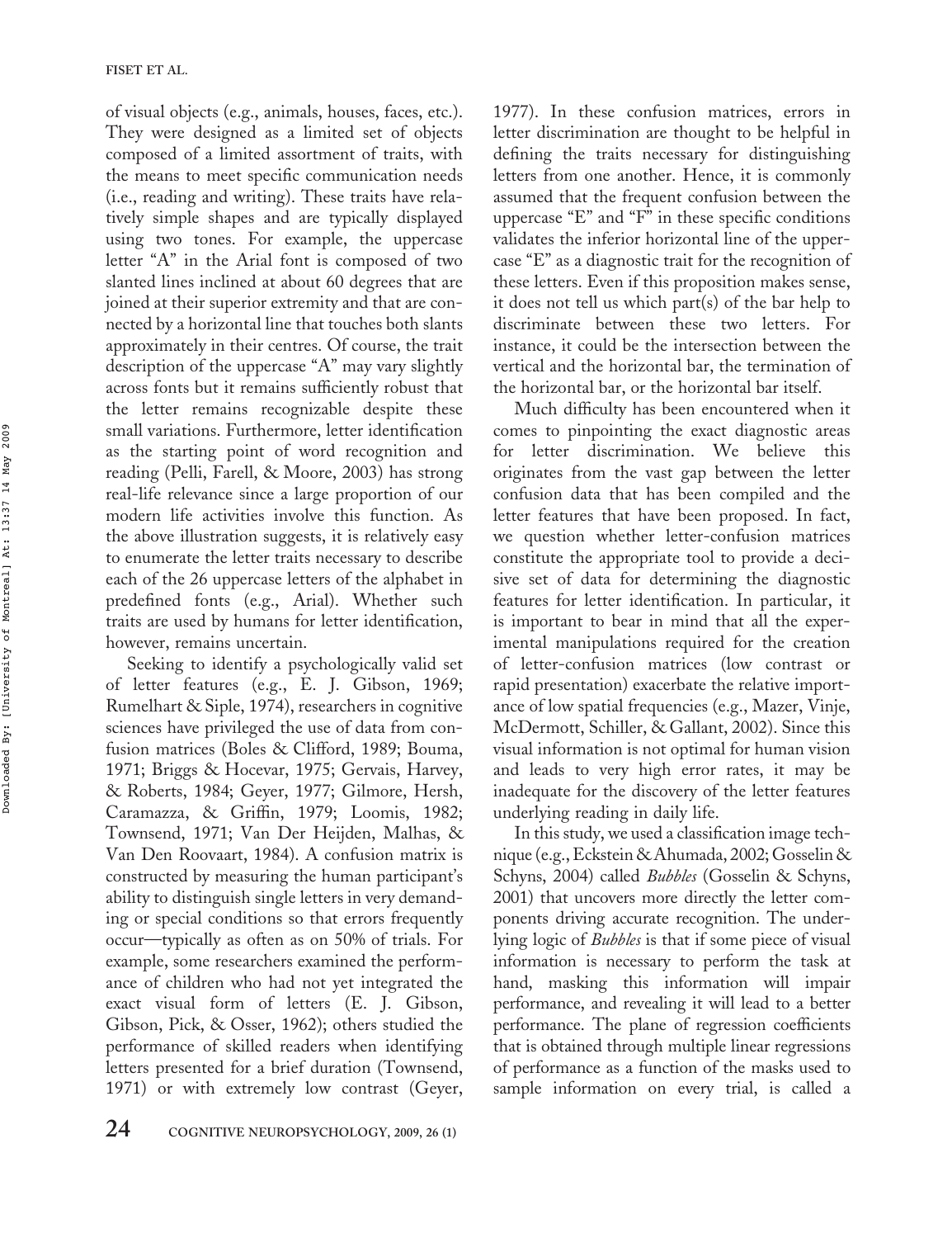classification image, and it reveals the effective information upon which the observed performances are based. We recently employed a version of Bubbles in order to reveal the potent visual features mediating uppercase and lowercase Arial letter identification across different spatial frequency bands (Fiset et al., 2008). The analyses conducted separately on each of the 26 uppercase and 26 lowercase letters confirmed that the spatial frequency information between 2 and 4 cycles per letter conveys the most potent visual information (Chung, Legge, & Tjan, 2002; Ginsburg, 1980; Legge, Pelli, Rubin, & Schleske, 1985; Majaj, Pelli, Kurshan, & Palomares, 2002; Parish & Sperling, 1991; Solomon & Pelli, 1994). To synthesize the large amount of data obtained from this experiment and to link it to the letter identification literature published during the years 1960– 1980, we also determined the relative importance of the sets of features proposed in that literature as well as the relative importance of line terminations, a set of features that had not been considered in that literature. We found that terminations, relatively small features found at the extremities of lines, and horizontals, were the most effective in driving performance. To the best of our knowledge, this was the first empirical demonstration that line terminations are of the crucial importance for letter identification.

Here, we examine the space – time features for Arial uppercase letter identification by using a dynamic version of the Bubbles method (Blais, Fiset, Arguin, Jolicoeur, & Gosselin, 2004; Vinette, Gosselin, & Schyns, 2004). Extending the logic of the spatial *Bubbles* technique briefly discussed above to the time dimension amounts to saying that the probability of a correct answer should decrease if the information that is efficient for letter identification at a particular spatial location and moment is not revealed at that spatial location and moment and that it should increase if this information is revealed at that spatial location and moment. Therefore, in order to determine the efficient use of spatio-temporal information, we perform multiple linear regression between the participant's response accuracy and the space – time bubbles.

#### Method

#### Participants

A total of 4 students from the University of Montréal took part in this experiment. All had normal or corrected-to-normal visual acuity.

#### Materials and stimuli

Stimuli were displayed on a high-resolution Sony monitor at a refresh rate of 120 Hz. The experiment ran on a Macintosh G4 computer. The experimental program was written inMatlab using functions from the Psychophysics Toolbox (Brainard, 1997; Pelli, 1997). The viewing distance was maintained at 57 cm by using a chinrest. Stimuli were uppercase letters printed in Arial font subtending on average 0.78 degrees of visual angle horizontally and 0.97 degrees of visual angle vertically. They appeared in dark grey (2.1 cd/m<sup>2</sup>) over a light grey background  $(64.8 \text{ cd/m}^2)$  and were sampled in space and time. More specifically, the "bubblized" movies consisted of a sequence of 12 successive frames, each presented on screen for a duration of 8.33 ms (for a total stimulus duration of 100 ms), displaying one letter of the alphabet sampled with Gaussian apertures (i.e., bubbles) randomly located in space–time (see Figure 1). Therefore, the spatial information (e.g., different groups of pixels in a letter) available to participants varied as a function of time within a trial, and the sequence of space-time bubbles also varied randomly across trials. Each bubble had a standard deviation of 0.1 degrees of visual angle (3 pixels) in the spatial domain and a standard deviation of 17.3 ms (2.08 frames) in the temporal domain. The temporal full width at half maximum of a bubble—40.7 ms—is less than the time required to plan and execute an attentional saccade, which ensures that participants are unable to shift their attention towards a particular bubble (i.e., estimates of the time needed to plan and execute an attentional saccade typically range between 50 and 85 ms; e.g., Wolfe, 1998; Wolfe, Alvarez, & Horowitz, 2000).

#### Procedure

Each participant performed 26,000 trials, each letter of the alphabet being presented an average of 1,000 times. The experiment was divided in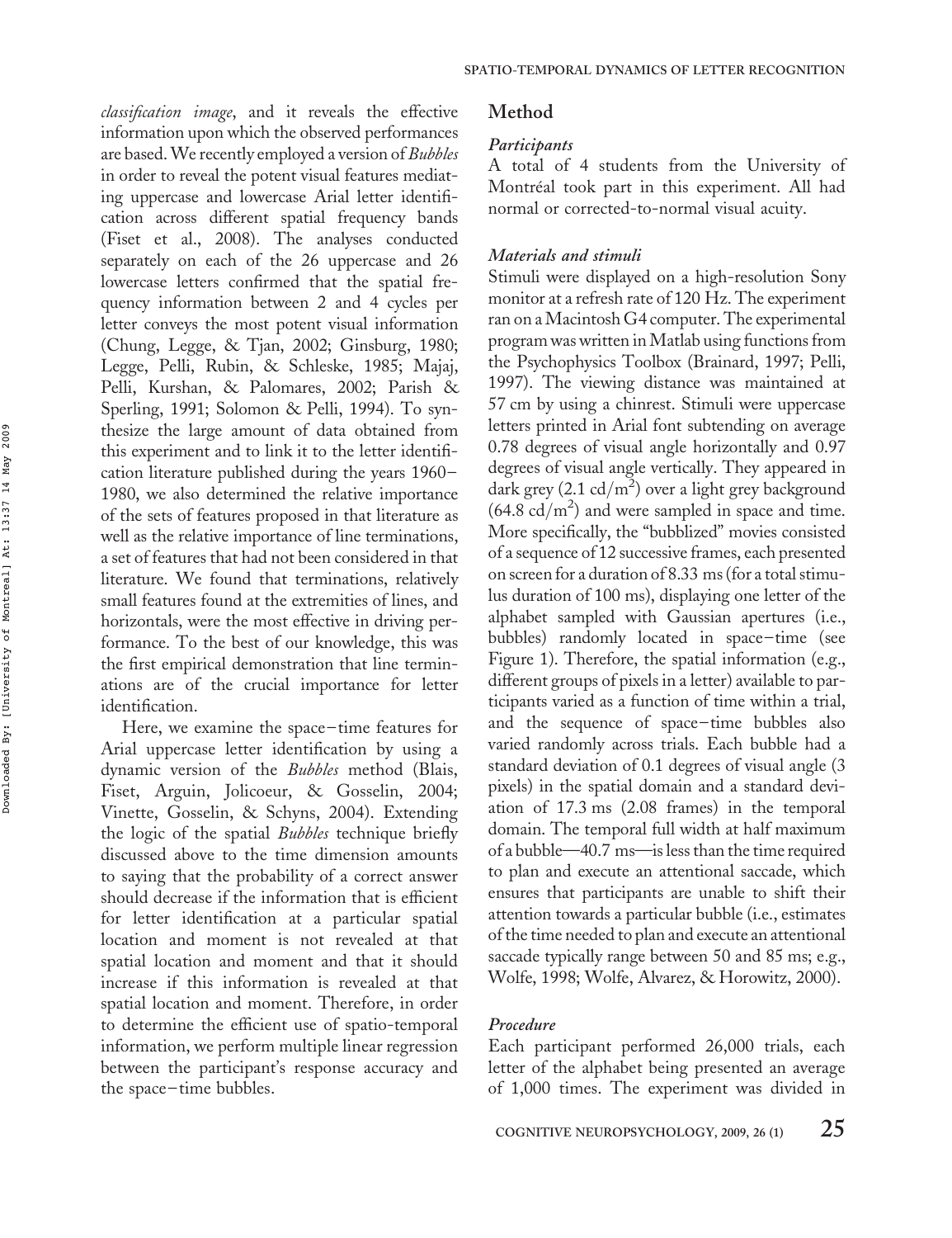

Figure 1. Illustration of the spatio-temporal stimulus sampling. A total of 12 frames were presented successively at a rate of 120 Hz (i.e., 8.33 ms per image). In these frames, visual information was randomly sampled in space and time using Gaussian apertures (bubbles) with a spatial and a temporal extent. The standard deviation of the bubbles on the time dimension was chosen such that the duration of one bubble was shorter than the time required to plan and execute an attentional saccade.

100 blocks of 260 trials each. The letter identification accuracy was maintained at 51% by adjusting the number of bubbles on a trial-bytrial basis using QUEST (Watson & Pelli, 1983). Since visual processing difficulty may vary across the alphabet, the number of space-time bubbles was adjusted independently for each letter. The initial number of bubbles for each letter was determined individually for each participant by administering two practice blocks, each composed of 50 trials, before the experimental blocks began.

On each trial, a homogenous grey screen was first displayed for 250 ms, accompanied by a 122-ms 1300-Hz pure tone to signal the beginning of the trial. The grey screen was immediately replaced by a bubblized letter movie that lasted 100 ms. This was immediately followed by a homogenous grey screen that remained visible until the participant responded. The task was to identify the target letter, and participants registered their responses by pressing the appropriate key on the keyboard. The next trial was triggered automatically after a 2-s intertrial interval. Participants received no feedback on their performance.

#### Results and discussion

The number of bubbles necessary to maintain performance at a 51% correct for each letter of the alphabet is reported in Table 1. The efficient use of the spatio-temporal information in the stimulus was determined by performing a multiple linear regression on the bubbles' volumes presented on every trial (explanatory variables) and the participants' response accuracy (predictor variable). That is, we constructed, for each participant, one regression coefficient volume (the two spatial dimensions and the temporal dimension) for each letter of the alphabet by subtracting, for a given letter, the sum of the bubbles' volumes that led to an incorrect response from the sum of the bubbles' volumes that led to a correct response. These volumes of regression coefficients are referred to as *classification movies*, which is a straightforward extension of classification images. The elements of these movies are referred to as voxels (by analogy to *pixels* in classification images).

If all  $64 \times 64 \times 12$  voxels were of equal importance for successful letter identification,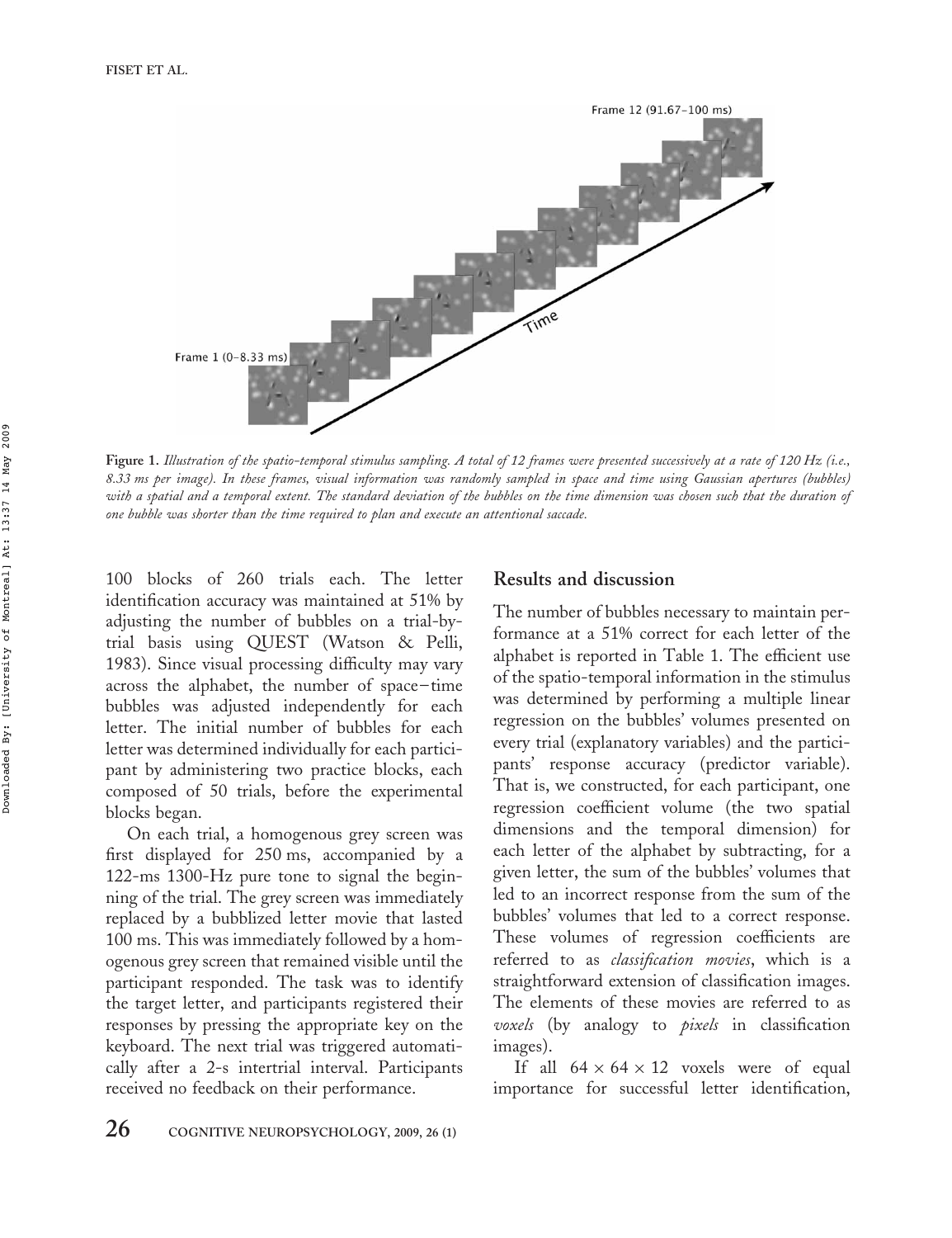Table 1. Average number of bubbles required to maintain performance at 51% correct at the end of the experiment

|                           | Number of bubbles |  |  |  |  |  |  |  |  |
|---------------------------|-------------------|--|--|--|--|--|--|--|--|
| A                         | 50.0              |  |  |  |  |  |  |  |  |
| B                         | 84.6              |  |  |  |  |  |  |  |  |
| $\mathbf C$               | 78.2              |  |  |  |  |  |  |  |  |
| D                         | 58.2              |  |  |  |  |  |  |  |  |
| E                         | 68.2              |  |  |  |  |  |  |  |  |
| F                         | 82.1              |  |  |  |  |  |  |  |  |
| G                         | 58.8              |  |  |  |  |  |  |  |  |
| Н                         | 38.2              |  |  |  |  |  |  |  |  |
| T                         | 132.0             |  |  |  |  |  |  |  |  |
| J                         | 94.7              |  |  |  |  |  |  |  |  |
| K                         | 38.9              |  |  |  |  |  |  |  |  |
| L                         | 92.4              |  |  |  |  |  |  |  |  |
| M                         | 47.8              |  |  |  |  |  |  |  |  |
| N                         | 43.7              |  |  |  |  |  |  |  |  |
| $\mathcal{O}$             | 108.2             |  |  |  |  |  |  |  |  |
| P                         | 88.7              |  |  |  |  |  |  |  |  |
| Q                         | 91.4              |  |  |  |  |  |  |  |  |
| $\mathbb{R}$              | 72.9              |  |  |  |  |  |  |  |  |
| S                         | 59.1              |  |  |  |  |  |  |  |  |
| T                         | 47.9              |  |  |  |  |  |  |  |  |
| U                         | 62.2              |  |  |  |  |  |  |  |  |
| $\boldsymbol{\mathrm{V}}$ | 59.4              |  |  |  |  |  |  |  |  |
| W                         | 39.1              |  |  |  |  |  |  |  |  |
| X                         | 40.6              |  |  |  |  |  |  |  |  |
| Y                         | 46.4              |  |  |  |  |  |  |  |  |
| Z                         | 45.4              |  |  |  |  |  |  |  |  |
|                           |                   |  |  |  |  |  |  |  |  |

they would have uniform regression values. Any local divergence from uniformity indicates that this particular part of the stimulus (in space – time) was particularly important for the task at hand. The statistical analysis was restricted to the spatial central horizontal strip in the classification movies  $(40 \times 64 \times 12 \text{ voxels})$  where the letters were located. The strips above and below were used to estimate the mean and the standard deviation of the null distribution and to transform the classification movies into Z-scores. A total of 26,000 trials might seem like a lot but in this case it is not enough to obtain one classification movie per letter for each participant. We thus summed the classification movies transformed into Z-scores across the 4 participants and, to transform the resulting group classification movies into Z-scores, divided them by  $\sqrt{4}$ .

Finally, to determine the letter space-time information significantly correlated with accuracy, we conducted a one-tailed Pixel test (Chauvin, Worsley, Schyns, Arguin, & Gosselin, 2005) on the group classification movies transformed into Z-scores  $(S_r = 30,720$  voxels; full-width half maximum  $= 2.66$ ; i.e., the geometric mean of the spatial and the time full-width half maximums;  $Z_{crit} = 4.46; \rho < .001$ ). The statistical threshold provided by this test corrects for multiple comparisons while taking the spatial and temporal correlation inherent to our technique into account.

Movies directly representing the space-time use of letter information are available on http:// www.mapageweb.umontreal.ca/gosselif/dynamic\_ letters. Figure 2 depicts the same results in two dimensions while losing as little information as possible. In a statistically thresholded classification movie, some significant voxels are connected together, and some are not. For example, on the bottom termination of the letter "I" (see Figure 2), it is likely that more than one voxel will be useful, and that most of the useful voxels on that letter feature will be connected in space or in time. In contrast, the voxels located on the top termination of the letter "I" may not be connected with those of the bottom termination since both groups are far away from each other. We contend that each cluster of connected significant voxels is a letter feature. The temporal dimension of classification movies also informs us about the order in which these letter features are acquired. Therefore, we divided the significant voxels into space– time clusters of connected significant voxels. More precisely, we searched for so-called "26-connected" voxels (i.e., adjacent either in one of the six cardinal directions or in one of the 20 oblique directions). However, a cluster of significant voxels could contain as little as one voxel. We then collapsed the time dimension of the classification movies to represent the three dimensions of our results on a two-dimensional figure; each cluster was reduced to its spatial silhouette. We depicted the different cluster silhouettes in different colours to facilitate interpretation. The times of onset and offset of every cluster is indicated in white next to the cluster.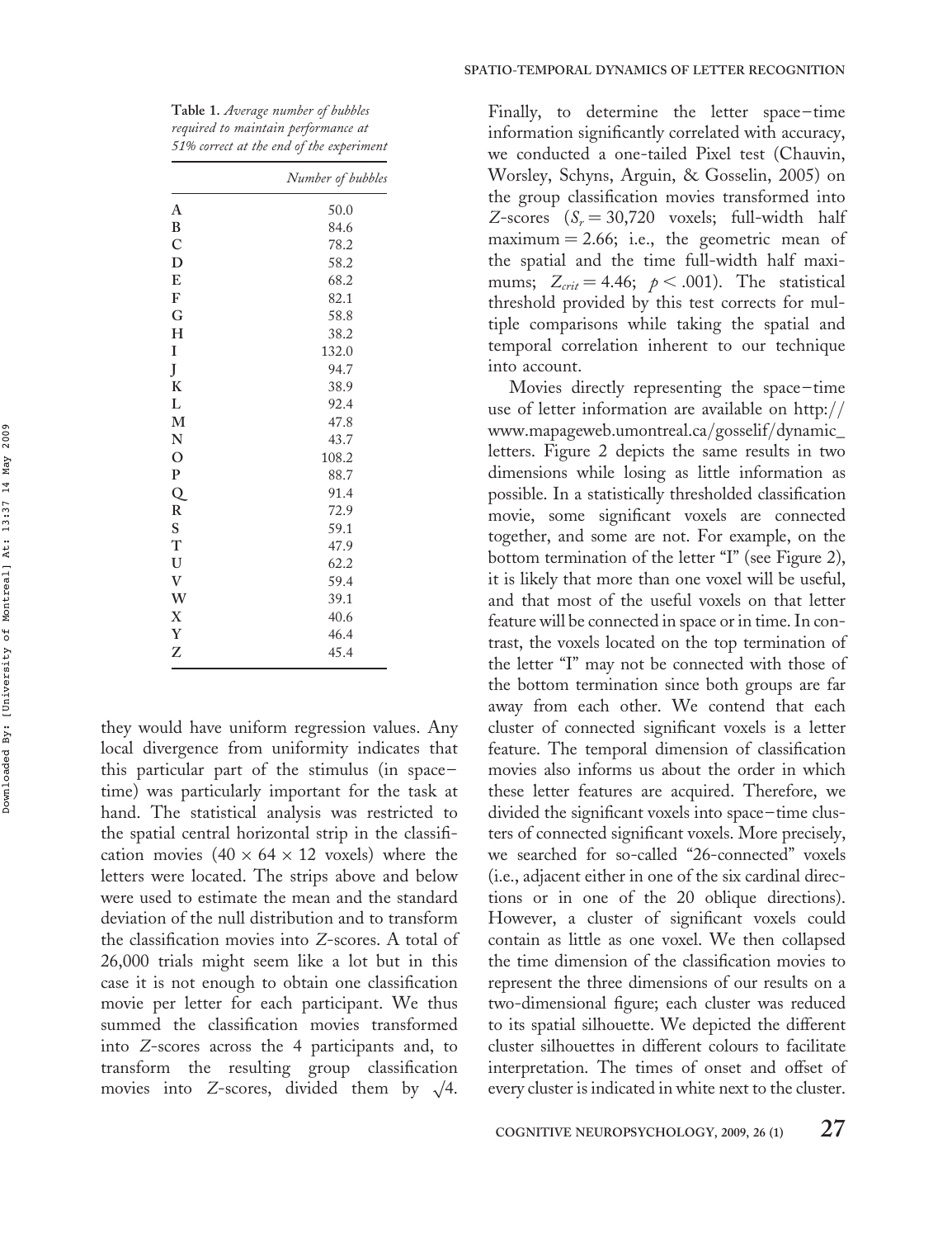

Figure 2. Colours show space–time clusters (collapsed on the time dimension) significantly correlated with correct letter identification  $(p \leq .001)$  superimposed upon the appropriate letter. Four colours were used to help cluster segregation. The numbers in white near each cluster indicate the beginning and end of this cluster relative to stimulus onset.

As mentioned in the Introduction, the literature on letter identification has already proposed various sets of letter features that are assumed to underlie identification. The issue of the relative impact of these different features on letter identification has generated significant interest. Because the Bubbles method is pixel or voxel based, it does not require an a priori definition of what the features for letter identification are. As we have described above, the classification

movies as well as Figure 2 reveal, by themselves, the shape and the position of the efficient features—clusters of significant voxels. However, it is possible to decompose the classification movies into any set of features so as to assess the degree to which it accounts for recognition performance (e.g., B. Gibson, Lazareva, Gosselin, Schyns, & Wasserman, 2007). To bridge the gap between the letter identification literature and the experiment reported in this

| <b>Features</b>     |  |                                                     |  |  |  |  |  |  |  |  |  |                                   |  |  |
|---------------------|--|-----------------------------------------------------|--|--|--|--|--|--|--|--|--|-----------------------------------|--|--|
| Intersections       |  | A B C D E F G H I J K L M N O P Q R S T U V W X Y Z |  |  |  |  |  |  |  |  |  |                                   |  |  |
| <b>Terminations</b> |  | <b>ABCDEFGHI</b>                                    |  |  |  |  |  |  |  |  |  | <b>JKLMNOPORSTUVWXYZ</b>          |  |  |
| Verticals           |  | ABCDEFGHI                                           |  |  |  |  |  |  |  |  |  | <b>JKLMNOPQRSTUVWXYZ</b>          |  |  |
| Horizontals         |  | <b>ABCDEFGHI</b>                                    |  |  |  |  |  |  |  |  |  | JKLMNOPQRSTUVWXYZ                 |  |  |
| Slants tilted left  |  | <b>ABCDEFGHI</b>                                    |  |  |  |  |  |  |  |  |  | <b>JKLMNOPQRSTUVWXYZ</b>          |  |  |
| Slants tilted right |  | <b>ABCDEFGHI</b>                                    |  |  |  |  |  |  |  |  |  | <b>JKLMNOPQRSTUVWXYZ</b>          |  |  |
| Curved opened top   |  | ABCDEFGHI                                           |  |  |  |  |  |  |  |  |  | <b>JKLMNOPQRSTUVWXYZ</b>          |  |  |
| Curved opened down  |  | ABCDEFGHI                                           |  |  |  |  |  |  |  |  |  | <b>JKLMNOPQRSTUVWXYZ</b>          |  |  |
| Curved opened right |  | A B C D E F G H I                                   |  |  |  |  |  |  |  |  |  | <b>JKLMNOPQRSTUVWXYZ</b>          |  |  |
| Curved opened left  |  | A <b>B</b> C <b>D</b> E F G H I                     |  |  |  |  |  |  |  |  |  | J K L M N O P Q R S T U V W X Y Z |  |  |

Figure 3. Templates of letter features used for the a priori feature analysis. One template was created for each feature (i.e., intersections, horizontals, verticals, slants tilted right, slants tilted left, curves opened at the top, curves opened at the bottom, curves opened on the left, curves opened on the right, and terminations) present in each letter of the alphabet. The pixels comprised in each template are depicted in red.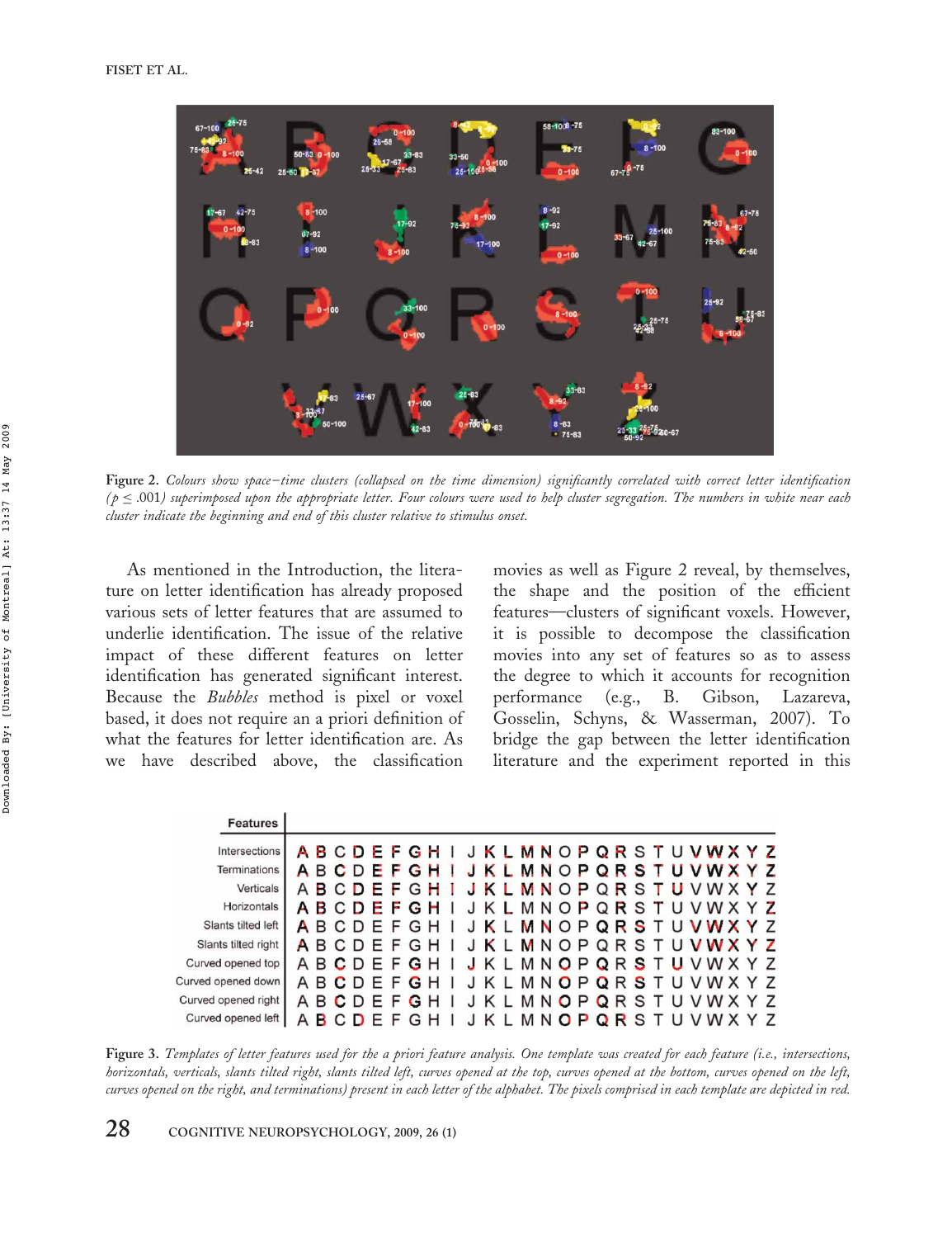article, we determined the relative importance of the features proposed in the letter identification literature. More specifically, we conducted a priori feature analyses for all the letters of the alphabet grouped together (similarly to Fiset et al., 2008) as well as for each letter separately. We first created 111 templates by decomposing each letter into the full complement of local features that have been proposed in the literature except for global features such as symmetry, cyclic change, and parallelism, which were not considered—vertical, horizontal, slant tilted left or right, curves opened up, down, left or right, and intersections (Figure 3). We also included terminations, a feature that has only been considered by Fiset et al. (2008). The terminations and intersections were defined as letter ink within a radius of 13 pixels of the centre of the feature, as identified by the authors. To make sure that the masks for these features were independent from those of other features, we subtracted the area corresponding to the terminations and intersections from the other feature masks. We then calculated, for each letter and frame, the proportion of significant voxels falling on each feature. Only the voxels falling directly on letter print were included in the analysis. The vectors of 10 proportions were each normalized to 1 in order to reveal the relative importance of all features for each letter. The results of this analysis for each individual letter are presented on Figure 4. Error bars were computed via bootstrap: 1,000 group classification movies were computed by summing four classification movies made of pixels sampled randomly, with replacement, from the four classification movies of the participants. In fact, the video clips available on http://mapageweb.umontreal.ca/gosselif/dynamic\_letters depict the sum of these bootstrap classification movies. Bright red means that the pixels are present on 100% of classification movies, black means that they are present on 0.1%, and gray letter and white background means that they are present in none of the classification movies. These video clips thus indicate the between-subject variability. To compute the error bars in Figure 4, the

group classification movies obtained via bootstrap were analysed in exactly the same way as the empirical group classification movie: They were smoothed, were transformed into Z-scores, were submitted to Pixel tests, and underwent feature analyses. The error bars correspond to 1.96 times the standard deviation observed in the simulated feature analyses—95% confidence intervals. Most of the between-subject variability occurs at the beginning and at the end of stimulus duration, which could be due to intersubject variability in stimuli onset and offset estimations.

Different spatio-temporal patterns may be observed. For some letters, one feature remains useful from the beginning to the end of the stimulus presentation. This is the case, for example, with the terminations in letter "I" and with the horizontal in letter "G". A second spatio-temporal pattern that may be observed in the results is the simultaneous presence of two or more letter features. For example, in letter "G", the relative usefulness of the terminations, the horizontal bar, and the intersection is approximately constant across time. Finally, for other letters, one feature appears early in the classification image, then disappears, and, sometimes, another feature appears. For example, in letter "U", the curve opened at the top are essentially the only useful features from 17 to 42 ms; in letter "W", terminations are the most useful feature from 25 to 42 ms after stimulus onset, and then slants tilted right become the most useful feature from 50 to 100 ms after stimulus onset.

To compare our results with those of Fiset et al. (2008), we combined the results across the 26 letters of the alphabet and across time, for each feature class, and divided that grand total by the number of letters containing a given feature. This resulted in a vector of 10 numbers that was normalized to 1 in order to reveal the relative importance of all features across all the letters of the alphabet (see Figure 5; error bars in Figure 5 were computed via bootstrap like the error bars in Figure 4). Terminations and horizontals are the most important features for uppercase Arial letter identification.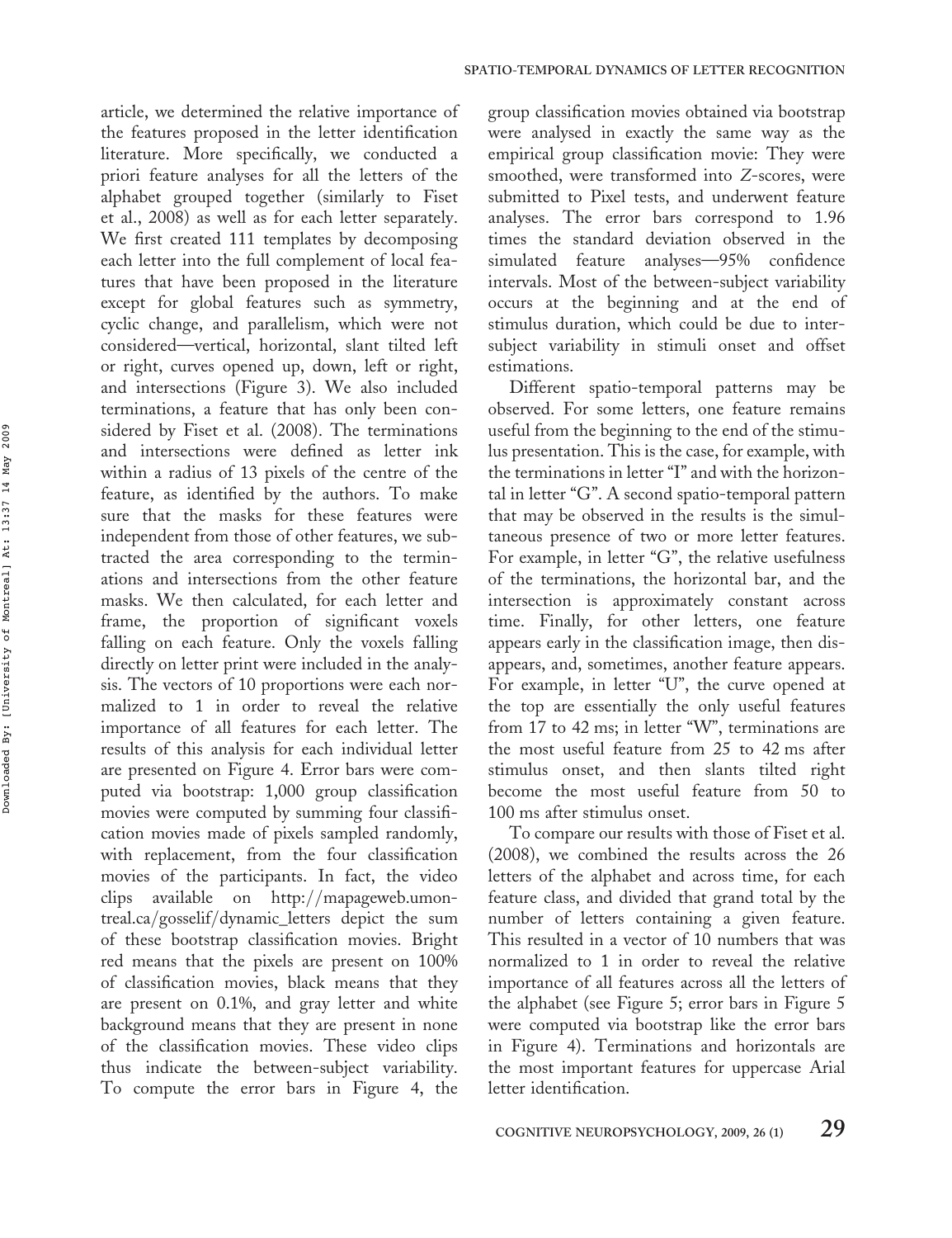

Figure 4. Results of the a priori feature analysis performed on each letter and each frame. Each graph shows the relative importance of the features comprised in each letter of the alphabet. Note that if no significant pixel fell on one of the feature comprised in a letter (e.g., no significant pixel fell on the vertical bar in letter "B"), there is no curve corresponding to this feature in the graph. Error bars indicate 95% confidence intervals.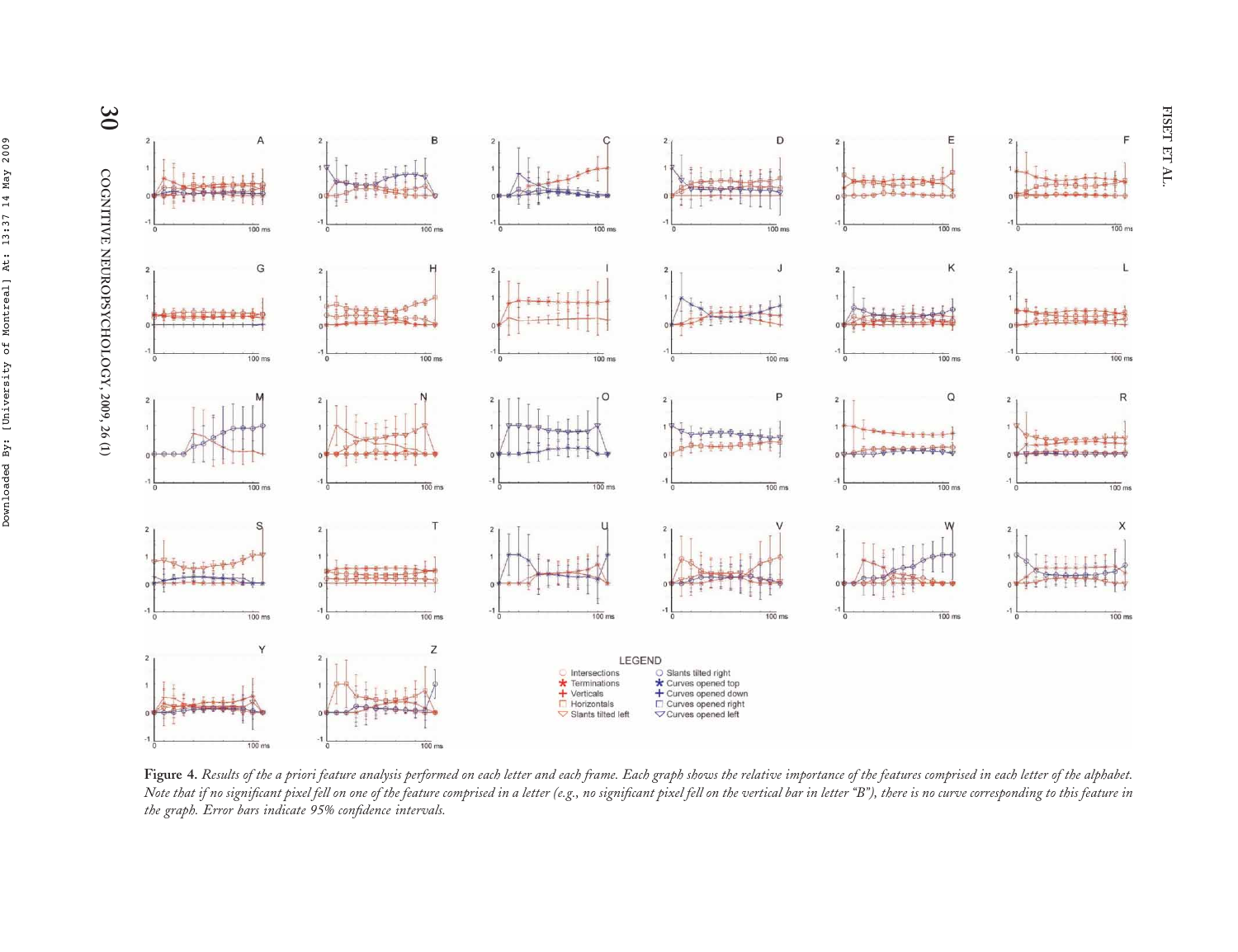

Figure 5. Results of the overall a priori feature analysis, all letters and all frames confounded. Error bars indicate 95% confidence intervals. To view a colour version of this figure, please see the online issue of the Journal.

### GENERAL DISCUSSION

We used *Bubbles*, a classification image technique, to reveal the letter areas responsible for the accurate identification of uppercase Arial letters in space – time. The space – time clusters that are significantly correlated with letter identification are shown for every letter in Figure 2 (movies are available from http://mapageweb.umontreal.ca/ gosselif/dynamic\_letters). These, we claimed, are the space – time features for letter identification. Nonetheless, to create a link with the literature, we examined the relative importance of 10 feature classes that have been proposed to be important for the letter identification (i.e., intersections, horizontals, verticals, slants tilted right, slants tilted left, curves opened at the top, curves opened at the bottom, curves opened on the left, curves opened on the right, and terminations). In the "General discussion", we focus on these a priori feature analyses because they suffice for the arguments put forth and because they should make the arguments more concise.

In the first feature analysis, we computed the importance of each feature class for every letter and frame (see Figure 4). If human observers processed the features of letters simultaneously at

different but constant speeds—henceforth we speak about *simple parallel observers*—the relative importance of the features would be invariant across frames in their classification movies (McCabe, Blais, & Gosselin, 2005). To illustrate, consider the following toy problem: A simple parallel observer is exposed for the duration of two frames ( $f_1$  and  $f_1$ ) to a pseudoletter composed of two parts ( $p_1$  and  $p_2$ ) each sufficient to identify the pseudoletter. Bubble masks can be represented as  $2 \times 2$  matrices:

$$
\begin{pmatrix} p_1f_2 & p_2f_2 \ p_1f_1 & p_2f_1 \end{pmatrix},
$$

where a cell is equal to 1 when there is a bubble and to 0 otherwise. Suppose that the observer requires only one frame to process  $p_1$  and two frames to process  $p_2$ . A total of 13 bubble masks (out of a possible 15) would lead to correct responses:

$$
\begin{pmatrix} 0 & 0 \ 1 & 0 \end{pmatrix}, \begin{pmatrix} 1 & 0 \ 0 & 0 \end{pmatrix}, \begin{pmatrix} 0 & 1 \ 1 & 0 \end{pmatrix}, \begin{pmatrix} 0 & 0 \ 1 & 1 \end{pmatrix}, \n\begin{pmatrix} 1 & 0 \ 0 & 1 \end{pmatrix}, \begin{pmatrix} 1 & 1 \ 0 & 0 \end{pmatrix}, \begin{pmatrix} 1 & 0 \ 1 & 0 \end{pmatrix}, \begin{pmatrix} 0 & 1 \ 0 & 1 \end{pmatrix}, \n\begin{pmatrix} 0 & 1 \ 1 & 1 \end{pmatrix}, \begin{pmatrix} 1 & 1 \ 0 & 1 \end{pmatrix}, \begin{pmatrix} 1 & 0 \ 1 & 1 \end{pmatrix}, \n\begin{pmatrix} 1 & 1 \ 1 & 0 \end{pmatrix}, \text{and} \begin{pmatrix} 1 & 1 \ 1 & 1 \end{pmatrix};
$$

and the remaining two would not:

$$
\begin{pmatrix} 0 & 0 \\ 0 & 1 \end{pmatrix} and \begin{pmatrix} 0 & 1 \\ 0 & 0 \end{pmatrix}.
$$

The classification movie computations described in the "Results and discussion" section—in the ongoing example, it rather is a classification image—would consist in summing up all bubble masks weighted by plus or minus 1/(number of bubbles), respectively, if the mask led to a correct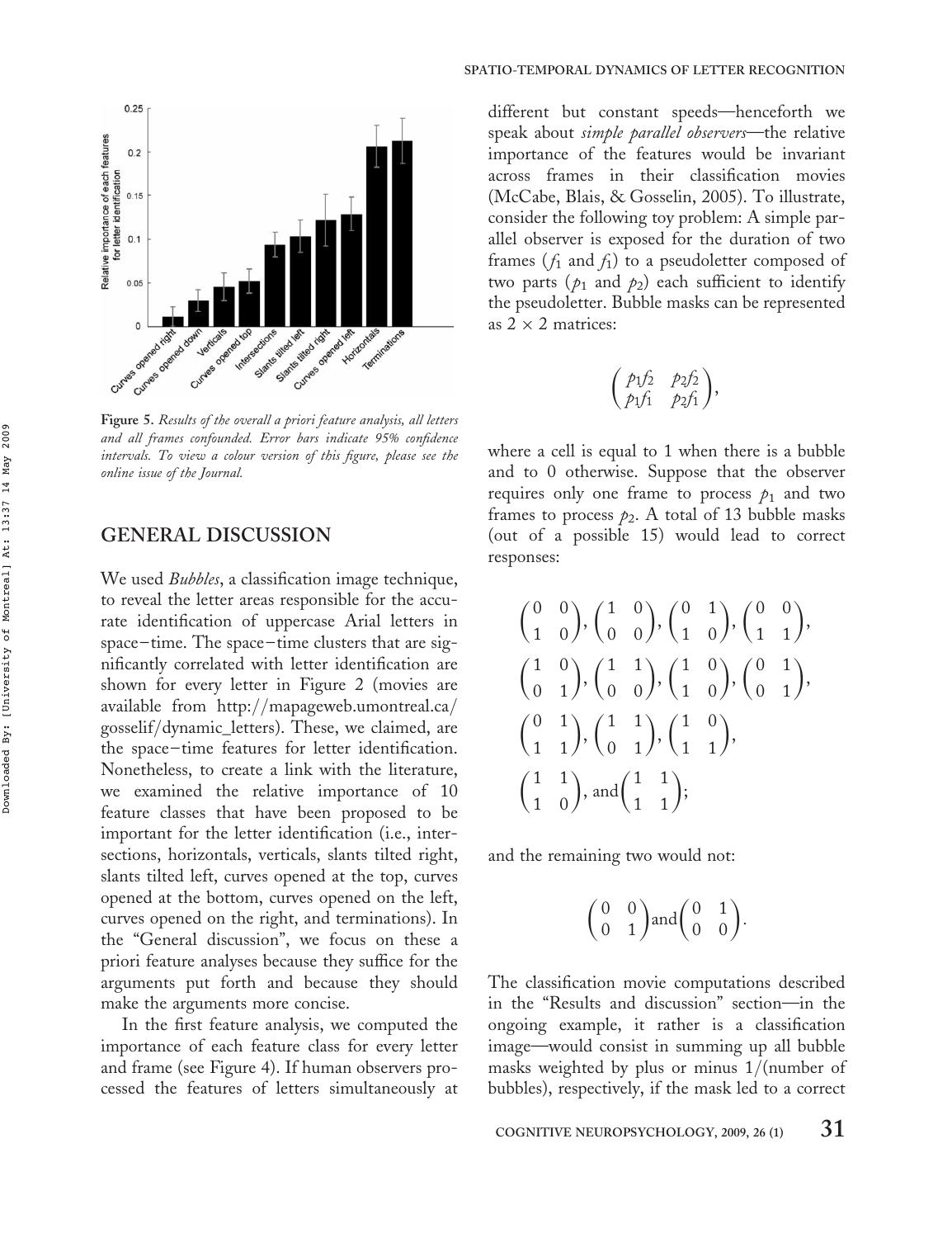or an incorrect letter identification:

$$
\begin{pmatrix}\n0 & 0 \\
1 & 0\n\end{pmatrix} + \begin{pmatrix}\n1 & 0 \\
0 & 0\n\end{pmatrix} + \frac{1}{2} \begin{pmatrix}\n0 & 1 \\
1 & 0\n\end{pmatrix} + \frac{1}{2} \begin{pmatrix}\n0 & 0 \\
1 & 1\n\end{pmatrix} \n+ \frac{1}{2} \begin{pmatrix}\n1 & 0 \\
0 & 1\n\end{pmatrix} + \frac{1}{2} \begin{pmatrix}\n1 & 1 \\
0 & 0\n\end{pmatrix} + \frac{1}{2} \begin{pmatrix}\n1 & 0 \\
1 & 0\n\end{pmatrix} + \frac{1}{2} \begin{pmatrix}\n0 & 1 \\
0 & 1\n\end{pmatrix} \n+ \frac{1}{3} \begin{pmatrix}\n0 & 1 \\
1 & 1\n\end{pmatrix} + \frac{1}{3} \begin{pmatrix}\n1 & 1 \\
0 & 1\n\end{pmatrix} + \frac{1}{3} \begin{pmatrix}\n1 & 0 \\
1 & 1\n\end{pmatrix} + \frac{1}{3} \begin{pmatrix}\n1 & 1 \\
1 & 0\n\end{pmatrix} \n+ \frac{1}{4} \begin{pmatrix}\n1 & 1 \\
1 & 1\n\end{pmatrix} - \begin{pmatrix}\n0 & 0 \\
0 & 1\n\end{pmatrix} - \begin{pmatrix}\n0 & 1 \\
0 & 0\n\end{pmatrix} \n= \begin{pmatrix}\n3.75 & 1.75 \\
3.75 & 1.75\n\end{pmatrix}.
$$

The relative importance of the two parts is the same across frames, and this is always true of simple parallel observers.

Our results do not fully support the hypothesis that humans are simple parallel observers. Indeed, there are modulations of the relative importance of the feature classes across time in some letters (see Figure 4). This is particularly clear for letters "C", "F", "M", "U", "W", and "Z". But the hypothesis does fit with the results obtained for some letters. In letter "G", for example, the relative usefulness of the terminations, the horizontal bar, and the intersection is approximately constant across time. Interestingly, these three features are next to each other spatially in letter "G" (see also Figure 2). This may result from the fact that these features fall within the "spotlight" of attention, which permits their simultaneous processing. Note, however, that our analysis does not allow us to infer whether two regions (or more) that are simultaneously above statistical threshold in our classification movies are actually processed simultaneously. Thus, it could be that on some trials, participants used one region, and, on other trials, they used the other region.

In the second a priori feature analysis, we computed the importance of each feature class with all letters and frames confounded (see Figure 5). The most important outcome of this analysis is the confirmation of the prime

importance of terminations and horizontals. The case of terminations is especially surprising because no research team has ever suggested that terminations could be key features for letter identification except Fiset et al. (2008). Indeed, Fiset et al. conducted a *Bubbles* experiment to uncover the spatial features for uppercase and lowercase Arial letter identification at different spatial scales—they did not sample time. The results of the a priori feature analyses in the two studies are strikingly similar ( $r = .96$ ). Apart from intersections, which came in fourth position in Fiset et al. and are in sixth position here, the order of importance of the nine remaining features is exactly the same. This really is striking given that the stimulation parameters used in Fiset et al. differed greatly from those used in the present experiment: Fiset et al. used spatial bubbles with a standard deviation of 0.72, 0.36, 0.18, 0.09, and 0.045 letter width, respectively, from the lowest to the highest spatial frequency band along which stimuli were filtered  $(1-2,$  $2-4$ ,  $4-8$ ,  $8-16$ , and  $16-32$  cycles per letter), instead of randomly located space – time bubbles with a standard deviation of 0.13 letter width across space and with a standard deviation of 40.8 ms across time; Fiset et al. displayed the letters for 200 ms instead of 100 ms; and Fiset et al. used letters with an average width of 1.35 degrees of visual angle instead of 0.78 degrees of visual angle (reducing letter size is known to induce a shift in the use of spatial information toward lower spatial frequencies; e.g., Majaj et al., 2002). This suggests that the results obtained in the experiment reported in this article are robust to parameter changes and that they generalize to different experimental conditions. However, it could also be that the results are an artefact of the a priori feature analysis and letter statistics. Fiset et al. also report an a priori feature analysis applied on an *ideal observer* classification images. An ideal observer optimally uses all the information available to perform the task at hand (e.g., Solomon & Pelli, 1994). The purpose of such a model is not so much to fit human data but to understand how the human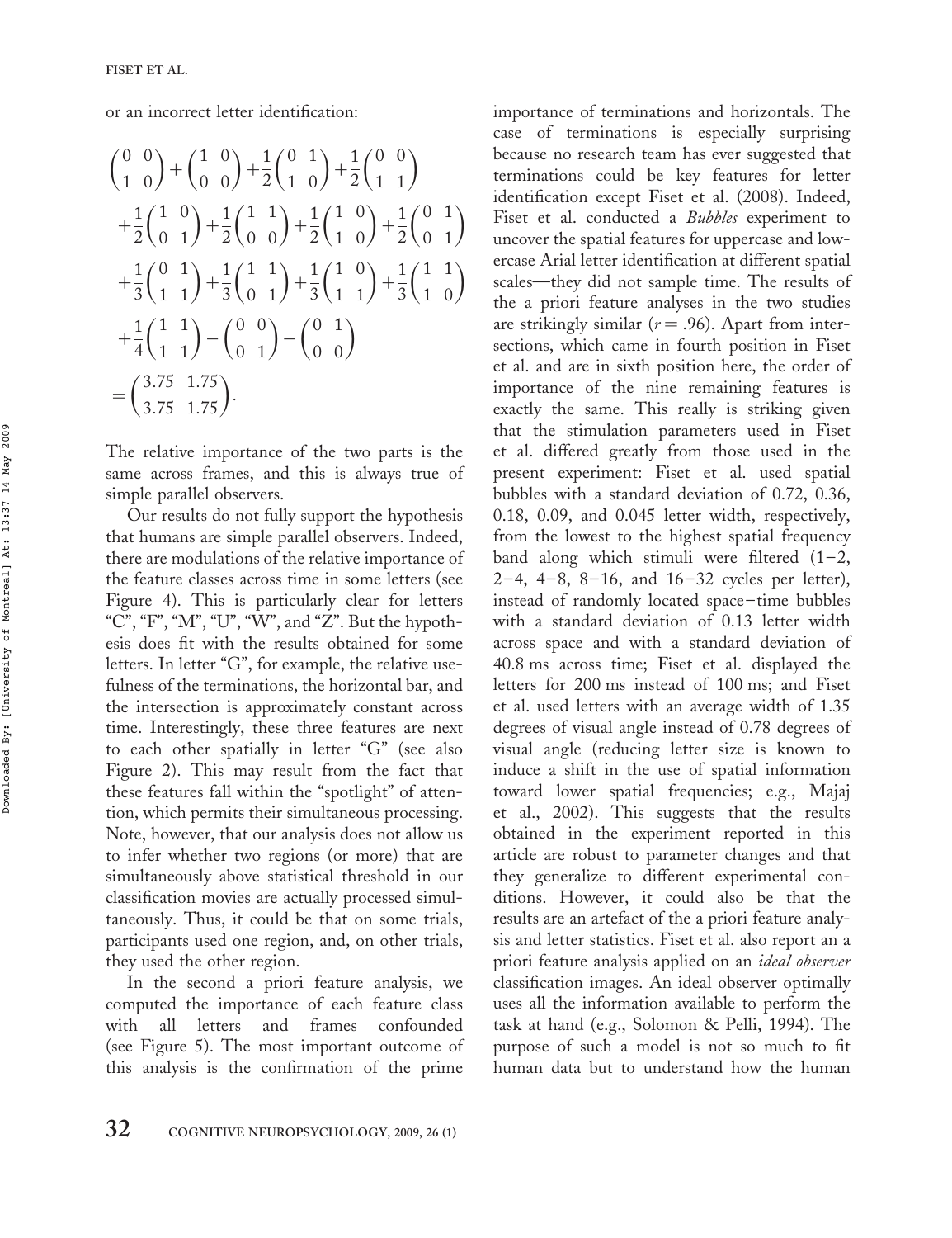data diverge from an optimal implementation that uses all the available information, without constraint. For the ideal observer, the terminations ranked 5th and 6th out of the 10 feature classes, and the horizontals ranked 7th and 4th for lowercase and uppercase letters, respectively. The correlation between the relative importance of the features for human observers and ideal observer is quite low  $(r = .16)$ . On this basis, we are confident that the prime importance of the terminations and horizontals, in particular, and the relative importance of the other features for human participants is due to constraints imposed by the human visual system rather than by constraints imposed by the stimuli or analyses.

But why exactly are terminations and horizontals so important for human letter identification? Regarding terminations, one possible hypothesis is that, because they are located on the extremities of letters, they are less likely to suffer from visual crowding than other features. This hypothesis is supported by the results of Fiset et al. (2008) with lowercase letters. Indeed, although terminations were the most important feature for both letter cases, they were more important relative to the other features for lowercase letters than to those for uppercase letters. Since the distance between the terminations and the rest of the letter is, on average, larger in lower- than in uppercase letters (i.e., because of their extensions), their sparing from crowding should be more important. This hypothesis also predicts that terminations should become even more important in word recognition, where crowding is further increased by adjacent letters. Interestingly, Chung, Tjan, and Lin (2008) showed that the extremities of lowercase letters are very useful for the correct identification of the middle letter in random triplets of letters. Regarding horizontals, it is possible that their importance also comes from a reduction of crowding when they are part of a letter. In fact, horizontals create some space either around the letter (e.g., in letter T) or within the letter (e.g., letter H), therefore reducing the crowding between letters in a letter string, or between features in an isolated letter.

Other explanations are possible, however, and additional research will be necessary to understand why terminations and horizontals are important for letter identification.

One other important question that remains is: Why are the letter features extracted in the particular temporal order found here (see Figure 4)? We have examined different hypotheses but none has yet proven effective in correctly accounting for the findings reported above. For instance, we have examined whether the order of feature extraction follows a systematic spatial pattern. That is, were the different spatial locations (e.g., upper left quadrant, upper middle quadrant, upper right quadrant, etc.) processed in a systematic order? On each frame, we found a similar number of significant pixels across the stimulus areas, which led to a rejection of this hypothesis. We have also implemented an optimal sequential model—somewhat similar to "Mr. Chips" (Legge, Klitz, & Tjan, 1997)—to reveal the "optimal" order of feature extraction. In this model, on each time frame, a Gaussian window (we tried window sizes of standard deviations ranging from 2 to 9 pixels but this made little difference) was moved across the spatial extent of the letter to find which group of pixels would maximally decrease the uncertainty (i.e., minimize the entropy) about the target identity given the information that had already been accumulated before. A feature analysis across all letters revealed that this optimal sequential model did not primarily use terminations. Moreover, when similar features were used by the ideal and the human observers for a given letter, the order in which they were used usually differed. For letter "E", for example, our optimal model first used the middle horizontal bar and then moved to the lower one, whereas for the human observers, this order was reversed. Overall, then, a straightforward account of the order in which the letter features become useful for normal human readers has yet to be uncovered. Future studies will be needed to further our understanding of the dynamics of letter identification.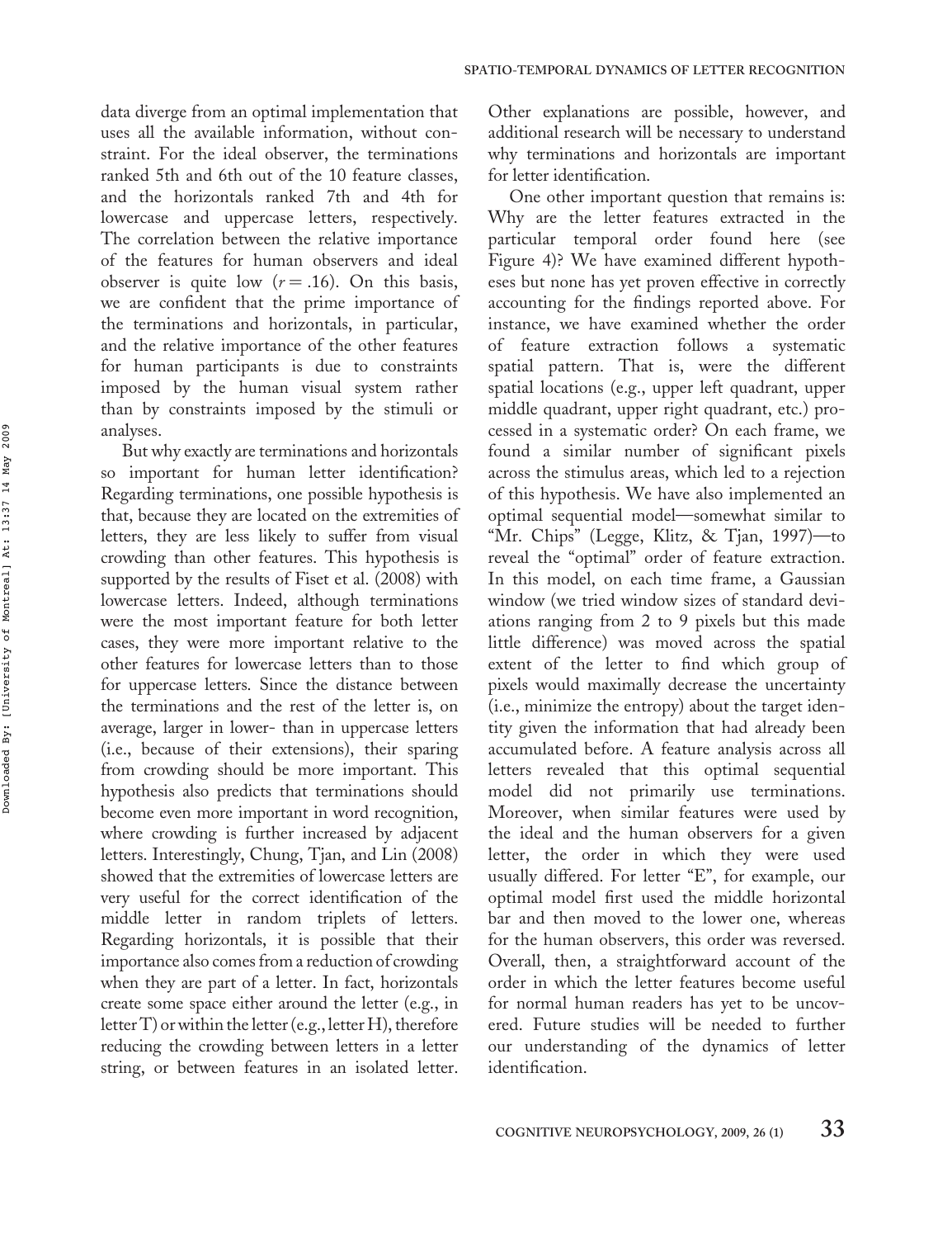## REFERENCES

- Blais, C., Fiset, D., Arguin, M., Jolicoeur, P., & Gosselin, F. (2004). Space-time spread of attention during a lexical decision task [Abstract]. Journal of Vision, 4(8):525, 525a. Retrieved from http://journalofvision.org/4/8/525/, doi:10.1167/4.8.525.
- Boles, D. B., & Clifford, J. E. (1989). An upper- and lowercase alphabetic similarity matrix, with derived generation similarity values. Behavior Research Methods, Instruments, & Computers, 21, 579-586.
- Bouma, H. (1971). Visual recognition of isolated lowercase letters. Vision Research, 11, 459-474.
- Brainard, D. H. (1997). The psychophysics toolbox. Spatial Vision, 10, 433 – 436.
- Briggs, R., & Hocevar, D. J. (1975). A new distinctive theory for upper case letters. The Journal of General Psychology, 93, 87-93.
- Chauvin, A., Worsley, K. J., Schyns, P. G., Arguin, M., & Gosselin, F. (2005). Accurate statistical tests for smooth classification images. Journal of Vision, 5, 659–667.
- Chung, S. T. L., Legge, G. E., & Tjan, B. S. (2002). Spatial-frequency characteristics of letter identification in central and peripheral vision. Vision Research, 42, 2137– 2152.
- Chung, S., Tjan, B., & Lin, Y. (2008). Feature maps for letters [Abstract]. Journal of Vision, 8(6):970, 970a. Retrieved from http://journalofvision.org/8/6/ 970/, doi:10.1167/8.6.970.
- Eckstein, M. P., & Ahumada, A. J., Jr. (Ed.). (2002). Classification images: A tool to analyze visual strategies. Journal of Vision, 2(1), i-i. Retrieved from http://journalofvision.org/2/1/i/, doi:10.1167/2.1.i.
- Fiset, D., Blais, C., Ethier-Majcher, C., Arguin, M., Bub, D. N., & Gosselin, F. (2008). Features for uppercase and lowercase letter identification. Manuscript submitted for publication.
- Gervais, M. J., Harvey, L. O., & Roberts, J. O. (1984). Identification confusions among letters of the alphabet. Journal of Experimental Psychology: Human Perception and Performance, 10, 655-666.
- Geyer, L. H. (1977). Recognition and confusion of the lowercase alphabet. Perception & Psychophysics, 22, 487 – 490.
- Gibson, B., Lazareva, O. F., Gosselin, F., Schyns, P. G., & Wasserman, E. A. (2007). Non-accidental properties underlie shape recognition in mammalian and non-mammalian vision. Current Biology, 17, 336-340.
- Gibson, E. J. (1969). Principles of perceptual learning and development. New York: Meredith.
- Gibson, E. J., Gibson, J. J., Pick, A. D., & Osser, H. A. (1962). A developmental study of the discrimination of letter-like forms. Journal of Comparative & Physiological Psychology, 55, 897-908.
- Gilmore, G. C., Hersh, H., Caramazza, A., & Griffin, J. (1979). Multidimensional letter similarity derived from recognition errors. Perception and Psychophysics, 25, 425 – 431.
- Ginsburg, A. P. (1980). Specifying relevant spatial information for image evaluation and display design: An explanation of how we see certain objects. Proceedings of the SID, 21, 219 – 227.
- Gosselin, F., & Schyns, P. G. (2001). Bubbles: A technique to reveal the use of information in recognition. Vision Research, 41, 2261– 2271.
- Gosselin, F., & Schyns, P. G. (2004). A picture is worth thousands of trials: Rendering the use of visual information from spiking neurons to recognition. Cognitive Science, 28, 141-146.
- Legge, G. E., Klitz, T. S., & Tjan, B. S. (1997). Mr. Chips: An ideal-observer model of reading. Psychological Review, 104, 524-553.
- Legge, G. E., Pelli, D. G., Rubin, G. S., & Schleske, M. M. (1985). Psychophysics of reading: I. Normal vision. Vision Research, 25, 239 – 252.
- Lindsay, P. H., & Norman, D. A. (1977). Human information processing: An introduction to psychology. New York: Academic Press.
- Loomis, J. M. (1982). Analysis of tactile and visual confusion matrices. Perception and Psychophysics, 31,  $41 - 52$ .
- Majaj, N. J., Pelli, D. G., Kurshan, P., & Palomares, M. (2002). The role of spatial frequency channels in letter identification. Vision Research, 42, 1165-1184.
- Matlin, M. W. (2005). Cognition (6th ed.). Hoboken, NJ: Wiley.
- Mazer, J. A., Vinje, W. E., McDermott, J., Schiller, P. H., & Gallant, J. L. (2002). Spatial frequency and orientation tuning dynamics in area V1. Proceedings of the National Academy of Sciences, USA, 99, 1645– 1650.
- McCabe, E., Blais, C., & Gosselin, F. (2005). Effective categorization of objects, scenes, and faces through time. In C. Lefebvre & H. Cohen (Eds.), Handbook of categorization in cognitive science (pp. 767 – 791). Amsterdam: Elsevier.
- Medin, D. L., Ross, B. H., & Markman, A. B. (2005). Cognitive psychology (4th ed.). New York: John Wiley & Sons.
- Neisser, U. (1967). Cognitive psychology. New York: Appleton-Century-Crofts.
- 34 COGNITIVE NEUROPSYCHOLOGY, 2009, 26 (1)